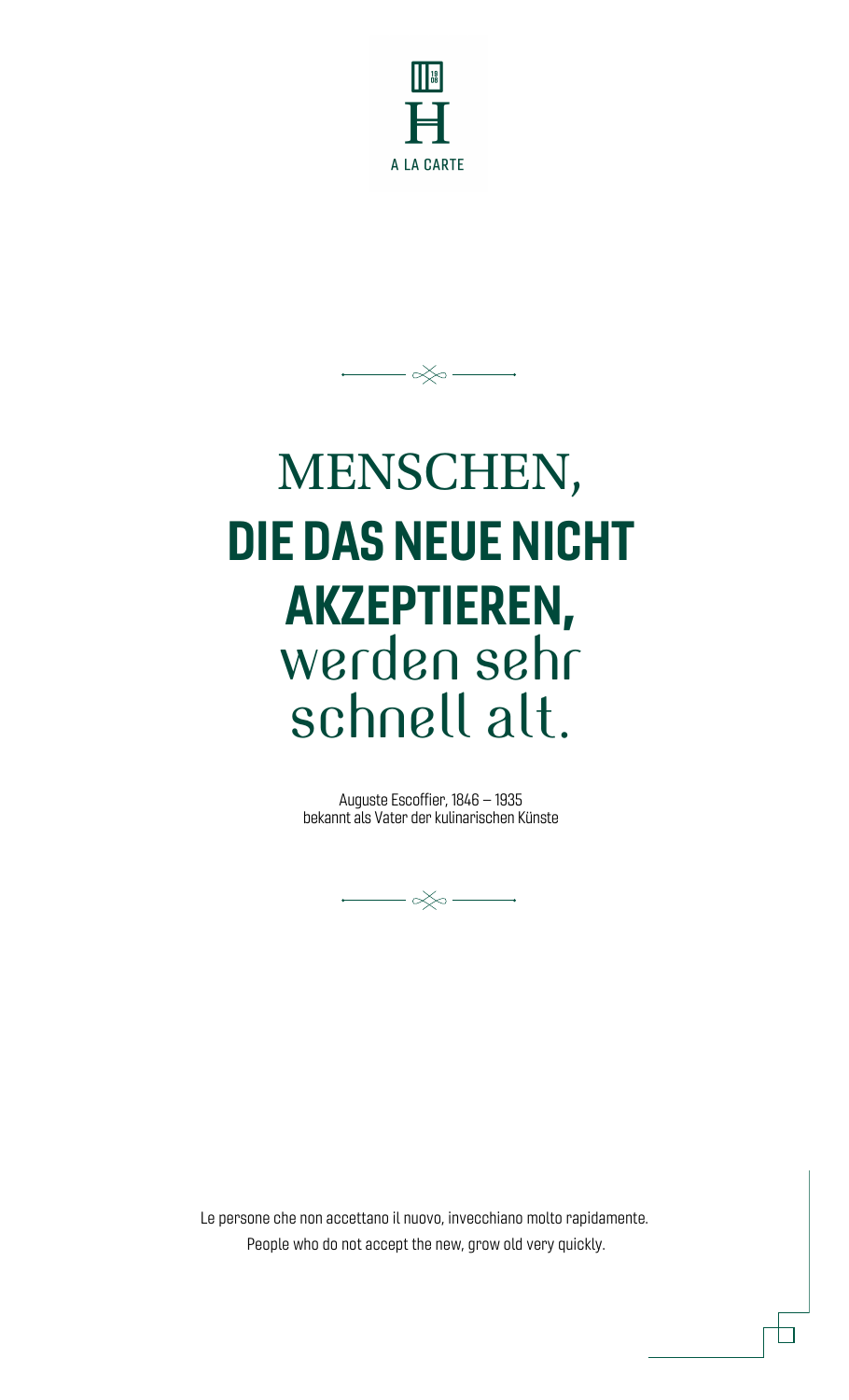### FÜNF GÄNGE MENÜ empfohlen von CHEFKOCH STEPHAN ZIPPL

#### MENÙ A CINQUE PORTATE CONSIGLIATO DALLO CHEF STEPHAN ZIPPL FIVE-COURSE MENU RECOMMENDED BY CHEF STEPHAN ZIPPL

| <b>SPANFERKEL / MAIALINO DA LATTE / SUCKING PIGLET</b>                                                                                                                                                | Steinplize, Salsa Verde, fermentierter Apfel                                                                                                                                                                                                                                                                                                                                    |                                   |  |
|-------------------------------------------------------------------------------------------------------------------------------------------------------------------------------------------------------|---------------------------------------------------------------------------------------------------------------------------------------------------------------------------------------------------------------------------------------------------------------------------------------------------------------------------------------------------------------------------------|-----------------------------------|--|
| funghi porcini, salsa verde, mela fermentata / ceps, salsa verde, fermented apple                                                                                                                     |                                                                                                                                                                                                                                                                                                                                                                                 |                                   |  |
| Grüner Veltliner<br>Manni Nössing                                                                                                                                                                     | $\begin{picture}(180,170) \put(0,0){\line(1,0){10}} \put(15,0){\line(1,0){10}} \put(15,0){\line(1,0){10}} \put(15,0){\line(1,0){10}} \put(15,0){\line(1,0){10}} \put(15,0){\line(1,0){10}} \put(15,0){\line(1,0){10}} \put(15,0){\line(1,0){10}} \put(15,0){\line(1,0){10}} \put(15,0){\line(1,0){10}} \put(15,0){\line(1,0){10}} \put(15,0){\line$                             | Red Moon " Sparkling"<br>Red Moon |  |
| KAMUT TORTELLI / TORTELLI DI KAMUT / KAMUT TORTELLI                                                                                                                                                   |                                                                                                                                                                                                                                                                                                                                                                                 |                                   |  |
| spinaci, terra, fragola fermentata / spinach, earth, fermented strawberry                                                                                                                             | Spinat, Erde, fermentierte Erdbeere                                                                                                                                                                                                                                                                                                                                             |                                   |  |
| Chardonnay Lafoa<br>Schreckbichel                                                                                                                                                                     |                                                                                                                                                                                                                                                                                                                                                                                 | Apfel Hopfen<br>Kohl              |  |
|                                                                                                                                                                                                       | $\begin{picture}(150,10) \put(0,0){\line(1,0){10}} \put(15,0){\line(1,0){10}} \put(15,0){\line(1,0){10}} \put(15,0){\line(1,0){10}} \put(15,0){\line(1,0){10}} \put(15,0){\line(1,0){10}} \put(15,0){\line(1,0){10}} \put(15,0){\line(1,0){10}} \put(15,0){\line(1,0){10}} \put(15,0){\line(1,0){10}} \put(15,0){\line(1,0){10}} \put(15,0){\line($                             |                                   |  |
| umami, verbena, grano d'orzo / umami, verbena, pearl barley                                                                                                                                           | <b>SAIBLING / SALMERINO / ALPINE CHAR</b><br>Umami, Verbene, Graupen                                                                                                                                                                                                                                                                                                            |                                   |  |
| La Rose De Manincore<br>Manincore                                                                                                                                                                     | $\longrightarrow$ $\ll$                                                                                                                                                                                                                                                                                                                                                         | Pinova<br>Widmann                 |  |
| RINDSKUTTELN / TRIPPA DI MANZO / BEEF TRIPE                                                                                                                                                           | Kartoffel, Thymian, Preiselbeere<br>patata, timo, mirtillo / potato, thyme, cranberry                                                                                                                                                                                                                                                                                           |                                   |  |
| Abendrot<br>Thomas Niedermayer                                                                                                                                                                        |                                                                                                                                                                                                                                                                                                                                                                                 | <b>Time Berry</b>                 |  |
| <b>ZIRBELHOLZ / CEMBRO / SWISS STONE PINE</b><br>albicocca, abrotano, melissa / apricot, southernwood, lemon balm                                                                                     | $\begin{picture}(180,170)(-10,0) \put(0,0){\line(1,0){10}} \put(10,0){\line(1,0){10}} \put(10,0){\line(1,0){10}} \put(10,0){\line(1,0){10}} \put(10,0){\line(1,0){10}} \put(10,0){\line(1,0){10}} \put(10,0){\line(1,0){10}} \put(10,0){\line(1,0){10}} \put(10,0){\line(1,0){10}} \put(10,0){\line(1,0){10}} \put(10,0){\line(1,0){10}} \put(1$<br>Marille, Eberraute, Melisse |                                   |  |
| Rosen König<br>Tiefenbrunner                                                                                                                                                                          |                                                                                                                                                                                                                                                                                                                                                                                 | Apricot Jungle                    |  |
|                                                                                                                                                                                                       | $\begin{picture}(150,10) \put(0,0){\line(1,0){10}} \put(15,0){\line(1,0){10}} \put(15,0){\line(1,0){10}} \put(15,0){\line(1,0){10}} \put(15,0){\line(1,0){10}} \put(15,0){\line(1,0){10}} \put(15,0){\line(1,0){10}} \put(15,0){\line(1,0){10}} \put(15,0){\line(1,0){10}} \put(15,0){\line(1,0){10}} \put(15,0){\line(1,0){10}} \put(15,0){\line($                             |                                   |  |
| Gerne können Sie aus den vorhandenen Gerichten ein 3-Gänge Menü,<br>bestehend aus einer Vorspeise, Hauptspeise und Dessert, wählen.<br>Potete scegliere un menu a 3 portate tra i piatti disponibili, |                                                                                                                                                                                                                                                                                                                                                                                 |                                   |  |

che consiste in un primo, un secondo e un dessert.

You are welcome to choose a 3-course menu, consisting of a starter, main course and dessert, from the available dishes.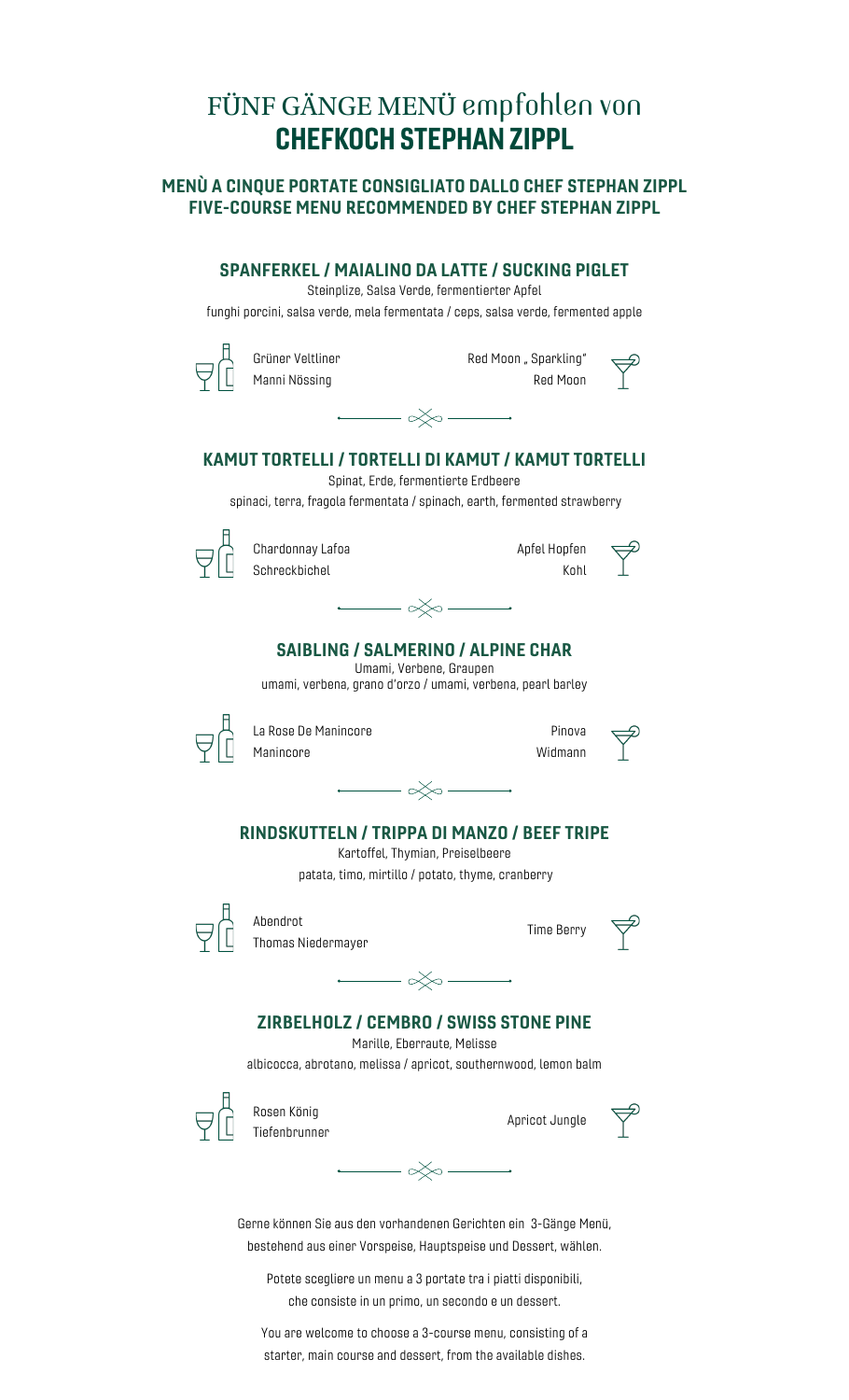### SIEBEN GÄNGE MENÜ empfohlen von CHEFKOCH STEPHAN ZIPPL

#### MENÙ A SETTE PORTATE CONSIGLIATO DALLO CHEF STEPHAN ZIPPL SEVEN-COURSE MENU RECOMMENDED BY CHEF STEPHAN ZIPPL

| Mandarinenblatt, Pfirsich, Rote Bete<br>foglio di mandarino, pesca, barbabietola / tangerine leaf, peach, beetroot                                                                                                                                                                                                                                                          |                       |  |
|-----------------------------------------------------------------------------------------------------------------------------------------------------------------------------------------------------------------------------------------------------------------------------------------------------------------------------------------------------------------------------|-----------------------|--|
| Weisburgunder "ITOS"<br>Waldgries                                                                                                                                                                                                                                                                                                                                           | Sparkling Root        |  |
| $\begin{picture}(180,170) \put(0,0){\line(1,0){10}} \put(15,0){\line(1,0){10}} \put(15,0){\line(1,0){10}} \put(15,0){\line(1,0){10}} \put(15,0){\line(1,0){10}} \put(15,0){\line(1,0){10}} \put(15,0){\line(1,0){10}} \put(15,0){\line(1,0){10}} \put(15,0){\line(1,0){10}} \put(15,0){\line(1,0){10}} \put(15,0){\line(1,0){10}} \put(15,0){\line$                         |                       |  |
| 100% ASPINGER                                                                                                                                                                                                                                                                                                                                                               |                       |  |
| Babygemüse, Grappaessenz, Petersilienwurzel<br>verdura baby, essenza di grappa, radice di prezzemolo /baby vegetables, grappa essence, parsley                                                                                                                                                                                                                              |                       |  |
| root                                                                                                                                                                                                                                                                                                                                                                        |                       |  |
| Silvaner " Alte Rebe"<br>Pacher Hof                                                                                                                                                                                                                                                                                                                                         | Dirty Parsely         |  |
| $\begin{picture}(150,10) \put(0,0){\line(1,0){10}} \put(15,0){\line(1,0){10}} \put(15,0){\line(1,0){10}} \put(15,0){\line(1,0){10}} \put(15,0){\line(1,0){10}} \put(15,0){\line(1,0){10}} \put(15,0){\line(1,0){10}} \put(15,0){\line(1,0){10}} \put(15,0){\line(1,0){10}} \put(15,0){\line(1,0){10}} \put(15,0){\line(1,0){10}} \put(15,0){\line($                         |                       |  |
|                                                                                                                                                                                                                                                                                                                                                                             |                       |  |
| KAMUT TORTELLI / TORTELLI DI KAMUT / KAMUT TORTELLI<br>Spinat, Erde, fermentierte Erdbeere                                                                                                                                                                                                                                                                                  |                       |  |
| spinaci, terra, fragola fermentata / spinach, earth, fermented strawberry                                                                                                                                                                                                                                                                                                   |                       |  |
| Chardonnay Lafoa                                                                                                                                                                                                                                                                                                                                                            | Apfel Hopfen          |  |
| Schreckbichel                                                                                                                                                                                                                                                                                                                                                               | Kohl                  |  |
| $\begin{picture}(180,170)(-10,0) \put(0,0){\line(1,0){10}} \put(10,0){\line(1,0){10}} \put(10,0){\line(1,0){10}} \put(10,0){\line(1,0){10}} \put(10,0){\line(1,0){10}} \put(10,0){\line(1,0){10}} \put(10,0){\line(1,0){10}} \put(10,0){\line(1,0){10}} \put(10,0){\line(1,0){10}} \put(10,0){\line(1,0){10}} \put(10,0){\line(1,0){10}} \put(1$                            |                       |  |
| <b>SAIBLING / SALMERINO / ALPINE CHAR</b><br>Umami, Verbene, Graupen<br>umami, verbena, orzo spillo / umami, verbena, pearl barley                                                                                                                                                                                                                                          |                       |  |
| La Rose De Manincore                                                                                                                                                                                                                                                                                                                                                        | Pinova                |  |
| Manincore                                                                                                                                                                                                                                                                                                                                                                   | Widmann               |  |
| - ∞∕∞                                                                                                                                                                                                                                                                                                                                                                       |                       |  |
| RINDSKUTTELN / TRIPPA DI MANZO / BEEF TRIPE<br>Kartoffel, Thymian, Preiselbeere<br>patata, timo, mirtillo / potato, thyme, cranberry                                                                                                                                                                                                                                        |                       |  |
|                                                                                                                                                                                                                                                                                                                                                                             |                       |  |
| Abendrot<br>Thomas Niedermayer                                                                                                                                                                                                                                                                                                                                              | <b>Time Berry</b>     |  |
| $\begin{picture}(150,10) \put(0,0){\line(1,0){10}} \put(15,0){\line(1,0){10}} \put(15,0){\line(1,0){10}} \put(15,0){\line(1,0){10}} \put(15,0){\line(1,0){10}} \put(15,0){\line(1,0){10}} \put(15,0){\line(1,0){10}} \put(15,0){\line(1,0){10}} \put(15,0){\line(1,0){10}} \put(15,0){\line(1,0){10}} \put(15,0){\line(1,0){10}} \put(15,0){\line($                         |                       |  |
| <b>ALPENKALB / VITELLO ALPINO / ALPINE VEAL</b><br>Pfifferlinge, Estragon, Hirse                                                                                                                                                                                                                                                                                            |                       |  |
| gallinacci, dragoncello, miglio / chanterelles, tarragon, millet                                                                                                                                                                                                                                                                                                            |                       |  |
| Blauburgunder " Mazzon"<br>Gottardi                                                                                                                                                                                                                                                                                                                                         | Johannisbeere<br>Kohl |  |
|                                                                                                                                                                                                                                                                                                                                                                             |                       |  |
| $\begin{picture}(20,5) \put(0,0){\vector(0,1){10}} \put(15,0){\vector(0,1){10}} \put(15,0){\vector(0,1){10}} \put(15,0){\vector(0,1){10}} \put(15,0){\vector(0,1){10}} \put(15,0){\vector(0,1){10}} \put(15,0){\vector(0,1){10}} \put(15,0){\vector(0,1){10}} \put(15,0){\vector(0,1){10}} \put(15,0){\vector(0,1){10}} \put(15,0){\vector(0,1){10}} \put(15,0){\vector(0,$ |                       |  |



Passito "Kerner" Aristos Eisacktaler Kellerei

Cherry Lady

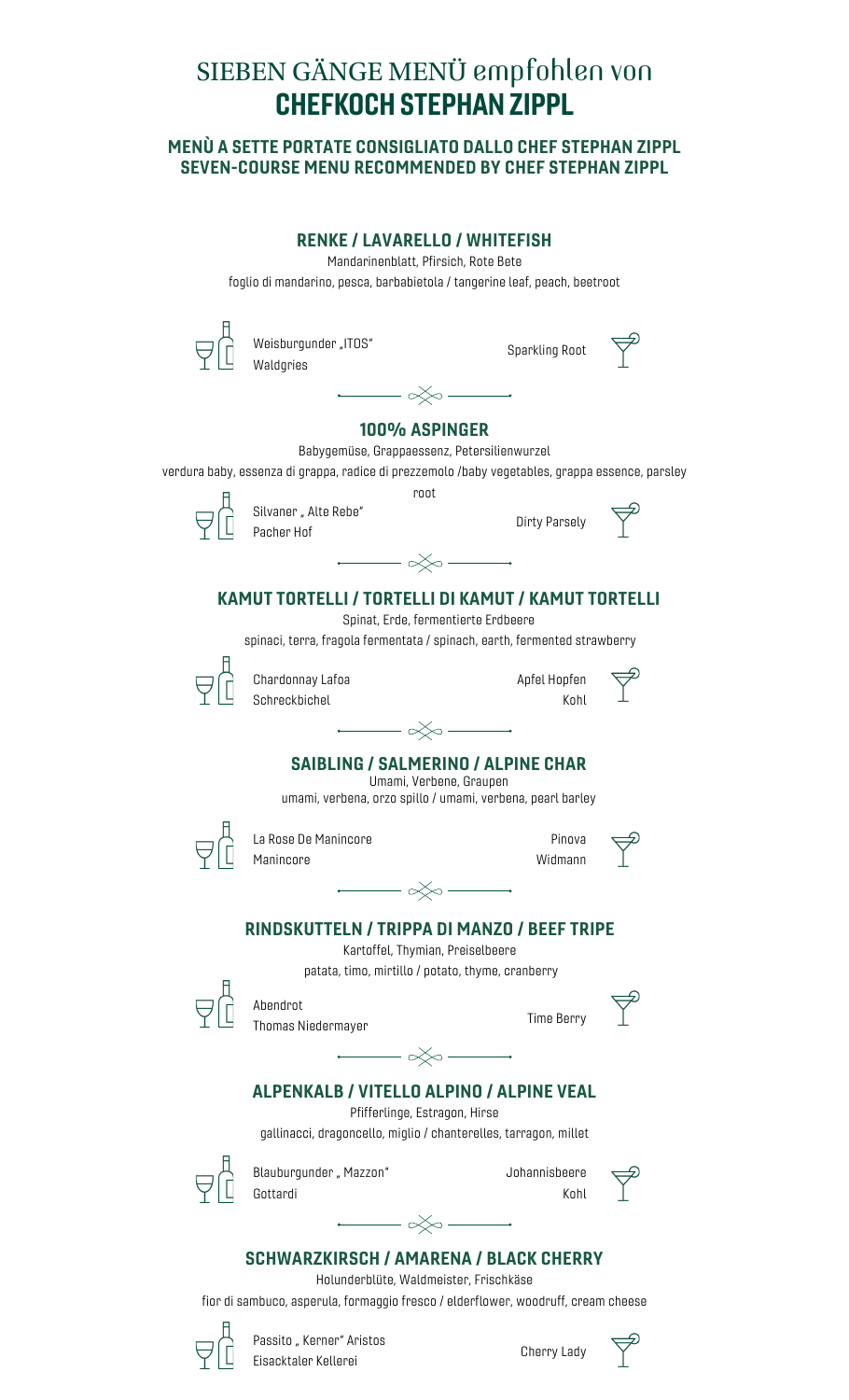

### PREISE PREZZI / PRICING



#### 3 GÄNGE / 3 PORTATE / 3 COURSES **EXECUTE:**  $\epsilon$  74,-

Weinbegleitung Accompagnamento vini Accompanying wines € 35,-

Alkoholfreie Getränkebegleitung Accompagnamento di bevande analcoliche Accompanying non-alcoholic beverages € 25,-

#### 5 GÄNGE / 5 PORTATE / 5 COURSES € 94,-

Weinbegleitung Accompagnamento vini Accompanying wines € 56,-

Alkoholfreie Getränkebegleitung Accompagnamento di bevande analcoliche Accompanying non-alcoholic beverages € 35,-

#### 7 GÄNGE / 7 PORTATE / 7 COURSES € 109,-

Weinbegleitung Accompagnamento vini Accompanying wines € 73,-

Alkoholfreie Getränkebegleitung Accompagnamento di bevande analcoliche Accompanying non-alcoholic beverages € 45,-

#### 9-GÄNGE / 9 PORTATE / 9-COURSE MENU SURPRISE (min. 2 pers.) € 133,-

Weinbegleitung Accompagnamento vini Accompanying wines € 88,-

Alkoholfreie Getränkebegleitung Accompagnamento di bevande analcoliche Accompanying non-alcoholic beverages € 67,-



Zusätzlich zu den angebotenen Desserts bieten wir eine Käsevariationen affiniert von Hansi Baumgartner.

Inoltre ai dessert nei menù, offriamo una selezione di formaggi affinati da Hansi Baumgartner.

In addition to the offered desserts, we serve an assortment of cheeses affined by Hansi Baumgartner.

Für kleine Genießer gibt's bei uns ein eigenes Menü! Bitte fragen Sie Ihren Servicemitarbeiter. Per i piccoli gourmet offriamo un menu speciale! Si prega di chiedere il vostro cameriere! At the 1908 restaurant, we offer a special menu for small gourmets! Please ask your waiter!